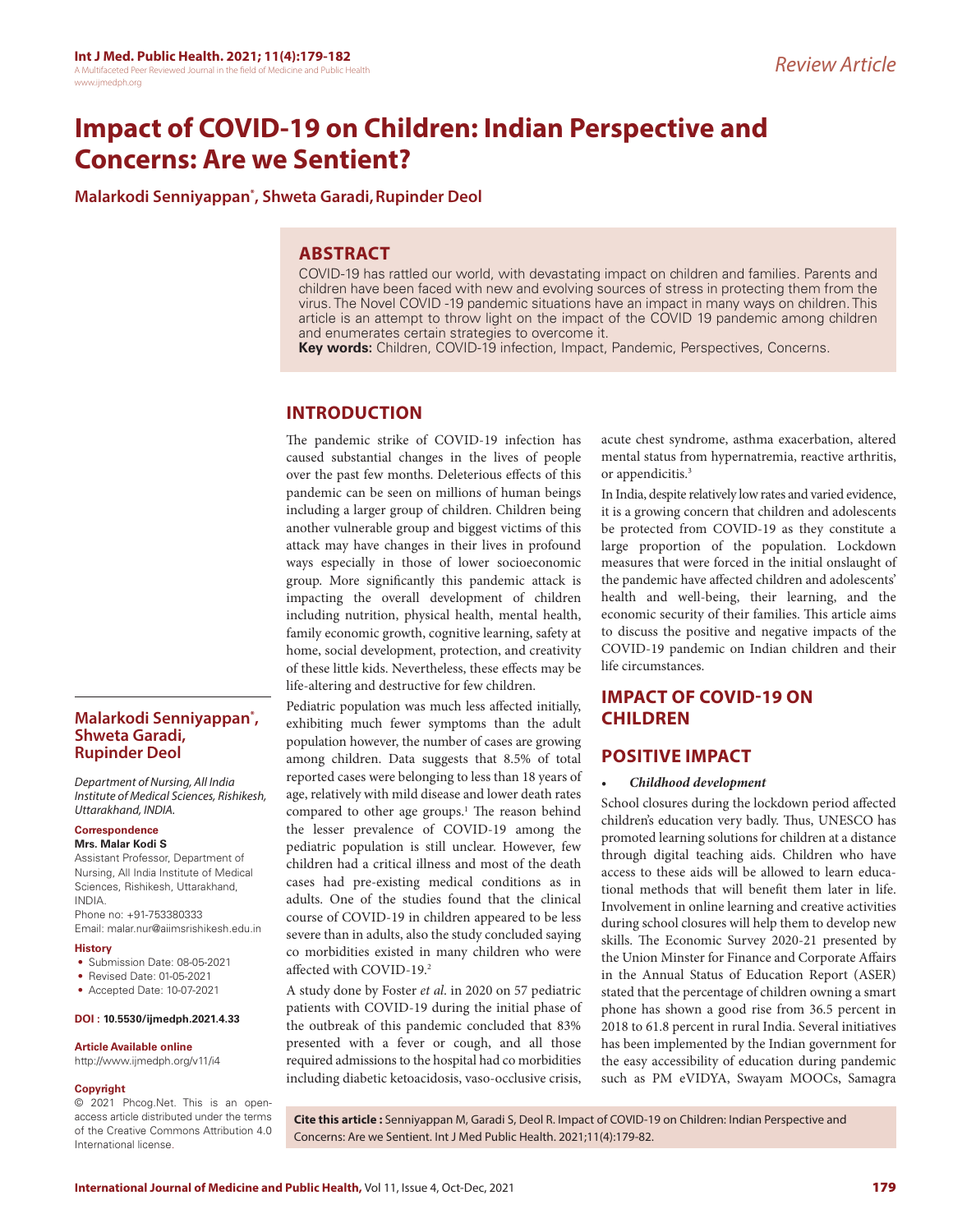Shiksha Scheme, PRAGYATA and MANODARPAN. The report of survey showed a total 77.7 percent of literacy rate among individuals of 7 years and above age group and also stated that elementary school literacy level has reached to 96 percent.<sup>4</sup>

#### • *Ideal social behavior*

Family being the best place to develop patience and resilience among children, parents have a greater role in supporting and motivating them. Though they were confined to their rooms and homes for a long period, facing the harshest restrictions not to meet their friend's circle, they still made an effort to understand the logic and reason behind it and coped up with the parent's suggestions. They showed an ideal social behavior of not shaking hands and greeting others with folding their hands and saying Namaste and also maintaining an appropriate social distance whenever it is needed.

#### • *Adaptive behavioral changes*

For the past many months, children have gained enough understating of hand hygiene and cough etiquette. Children started following all the precautionary measures in day-to-day life so keenly to prevent the spread of infection demonstrating their role as responsible citizens of the country. This indicates the great work of the family to create a safer and pleasant area to nurture their better development during this pandemic by encouraging the children to inculcate COVID appropriate behavior.

#### • *Innovation to stay connected*

This lockdown helped children to think innovatively with new ideas, interests, tips, and tricks to connect with their friends and siblings in newer ways. Children expressed their hidden talents unfolding them every day though initially, the boredom within four walls was triggering their aggressiveness. They could share their ideas, new knowledge, and interesting concepts learned with their close ones to reduce the stress level. Getting indulged in indoor physical activities, learning new educational skills lead to building up self-confidence and personality development in children. Even greater awareness about health and an unknown disease assists children to build the inner strength to tackle up such challenges in the future.

#### • *Developing relationships and empathy*

Spending time with the family members could help children to develop closer relationships and bonding with them. The impact of pandemic could also help children to develop more humanity and empathy, as they realized the value of human life. The COVID-19 lockdown period has brought the children closer to family, forming a bond of love and affection with the loved ones around. Inculcating to dwell on virtues of empathy and humanity in earlier stages of life helps children to build new horizons in developing relationships beyond the schools and home. Thus, children have begun to learn nature's values by caring for and valuing them. There is a shred of evidence concluding that this has led to a change of our natural environment that provided more opportunities for children to enjoy nature.

## **NEGATIVE IMPACT**

An additional 6.7 million children could suffer from wasting due to the socioeconomic impacts of COVID-19. 1.5 billion Children have been out of school - leading to an education crisis.370 million children have missed out on free school meals. 80 million children under one could be at risk of other diseases, due to disruption in immunization programs. Worldwide, 142 million children are living in monetary-poor households, 150 million children living in multidimensional poverty and 463 million school children among the 500 million child population cannot reach digital and broadcast remote learning programs.<sup>5</sup> The pandemic crisis has impacted children widely as follows:

#### • *Effects on education*

Globally, greater than 80 percent of children felt that they were learning a lot less than before. According to UNESCO, the learning of greater than 1.6 billion learners in over 190 countries has got disrupted.<sup>6</sup> A significant number of parents and caregivers reported their child had received no contact from teachers since their schools closed during an initial lockdown. Closing facilities like libraries and schools will have an impact on children's education in several ways as they are the only way some children can access the internet. Around 1.5 million schools are closed in India during pandemic and switched to digital education which was benefited by 24% in urban and 4% in rural households only as reported by government survey. And the budget for digital learning was crashed down from Rs. 469 crore to 604 crore in 2020-21.7 Lancker and Parolin in their study specified that being out of school also can be a primary risk of causing inequalities in education.8 The learning from digital education in various socioeconomic backgrounds due to school closures during lockdown had a considerable gap. This creates a crisis in learning among the poorest communities where internet speeds are considerably low. This also may cause a burden to families to afford necessary electronic gadgets like android devices and broadband services with an existing low income during the pandemic.

Many students were anxious and nervous to know about their future with cancelled or postponed examinations. Thus, the children's vocational life to be near started may certainly have an impact on it.

#### • *Health issues*

Children during lockdown had to cut down their physical activity as compared to their previous normal rates since they didn't have access to outdoor activities. Thus, there is an expectation of raised consequences of physical inactivity likely, weight gain, obesity, and associated disorders. Apart from this, health care accessibility has become tough and there was considerable deterioration in routine health care services. One of the studies highlighted that many children along with their caregivers were made to wait in the same isolation areas until the COVID-19 test report comes since there were no separate isolation areas available for children, which might have led to unnecessary exposure of infection.<sup>9</sup> Children are at risk not only of infection but also of losing or being separated from family members and caregivers. Constrained access to clinics, schools, social workers, lack of child protection, and broader social services is particularly harmful to women and children in need of safety. Another study concluded that there was a higher incidence rate of disease among lower socioeconomic group people.10 Children are also at risk of acquiring posttraumatic stress after exposure to COVID-19 infection.

#### • *Reduced vaccine rate*

Already updating children with vaccination rates was an issue before the pandemic and the COVID -19 pandemic crisis aggravated this situation worse. Outreach activities for immunizations have been reduced due to social distancing, restrictions in intra and interstate travel and pandemic lockdown issues. As per the statistics of vaccination by UNICEF, it is estimated that 20-22 lakh children less than 1 year of age are targeted to receive their vaccinations every month in India.<sup>11</sup> But, fear and stigma of COVID-19 infections in the parent's minds have made them miss the vaccinations for their children.<sup>12</sup>

#### • *Physical/Mental strain*

School closures might have also brought that children sit continuously for longer periods in front of television and computers which could lead to physical issues like back pain, eye strain, and disturbed sleep. The Hindu has reported a sudden spike in child abuse rates of 50% high during the lockdown, seeking protection against abuse and sexual violence.<sup>12</sup>

#### • *Lower immunity*

Children residing in underdeveloped countries especially those living in slums, immigration detention centers, orphanages, and other institutions may also face higher infection rates. These children living in areas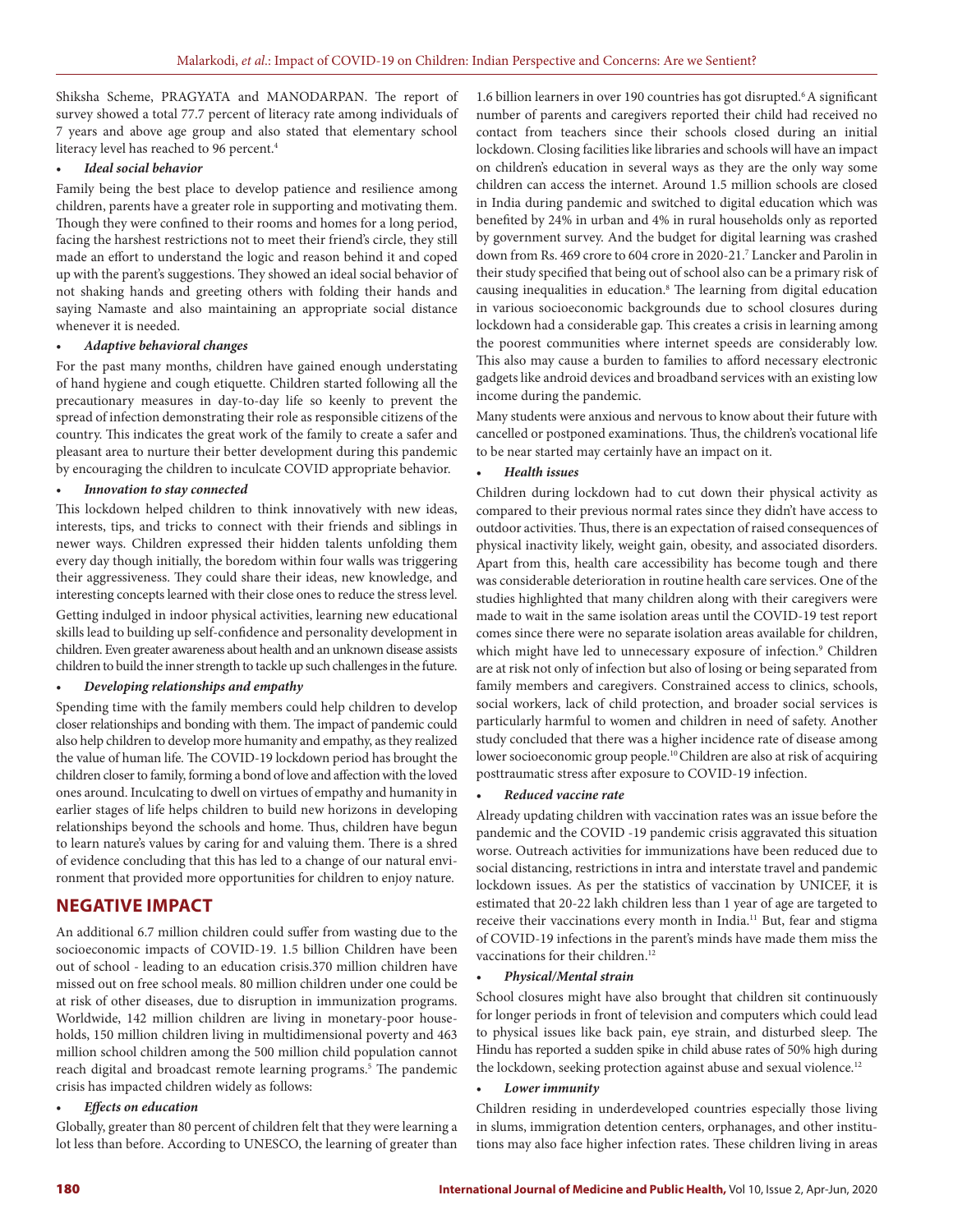with constrained access to proper health care facilities likely to spread the virus to other populations.

#### • *Behavioral changes*

Children miss their interaction with their peers and are deprived of being in close company with friends and kin which induces a lot of behavioural changes in them. Closure of schools, parks, and playgrounds have increased screen time for children at home which might give chance to mushrooming of many other complications such as mental health issues and lack of physical activity. Underprivileged children developed hunger issues and might have become severely undernourished too.<sup>13</sup> Being isolated, living within physical distance from most wanted ones, and loneliness are challenging situations for every human being. A study from China found that children's ADHD behaviors significantly worsened during the COVID-19 outbreak in comparison with their normal state of living before the pandemic has arrived. A survey among Chinese schoolaged children during lockdown revealed higher rates of anxiety and depression than usual.<sup>14</sup>

#### • *Lack of competitive environment*

Schools provide a vast platform to bring up the obscure talent and creativity among children. It helps the children to grow holistically teaching them to adapt to diverse environments and also to improve social connections. During the pandemic, Viner *et al*. carried out a rapid systematic review of 16 papers concluded saying that the personal and psychological growth of children can be hampered because of school closures.15 Another study by Hinduja and Patchin during the pandemic, well said that children are exposed to a risk of cyber bullying owing to increased use of social media.16 The dangers of being online can also include inappropriate content for the age of child, filthy conversations, getting addicted to various harmful substances, which may lead to stress, anxiety, and even suicidal thoughts and attempts.

#### • *Increased risk of child exploitation*

UNESCO has suggested that this will have a devastating impact on children from low socioeconomic communities.17 Moreover, major issues among the population can be due to widespread job losses and greater economic insecurity, indirectly that may increase child labour rates, domestic violence, unfair treatment of children, females, and other vulnerable groups of the population. The children could even become abandoned or orphaned by losing their family members.

Census 2011 data suggests that the total number of child laborers in India is 4.35 million (main workers) between 5-14 years of age and 5.76 million (marginal workers) a total of 10.11 million. On a count ahead, the total number of adolescent laborers in India is 22.87 million, bringing the total (in the age group of 5-18 years) to around 33 million.<sup>18</sup> The ongoing pandemic has multiplied the existing causes of child labor, as well as added new ones too.

## **IMPACT ON CHILDREN WITH SPECIAL NEEDS**

Armitage and Nellums have stated that the COVID-19 response must consider children with disabilities and their needs too.<sup>19</sup> These children are least likely to take benefits from distance learning options. Social distancing may act as an obstacle for the children with disabilities by interrupting in approach to regular face-to-face services in various contexts such as nutrition, therapy sessions, review visits to hospitals, access to health care, or personal care areas. This may further trigger many other consequences like behavioural changes, physical health issues and could even harm disabled children. Children with special needs can be given an option to access the therapy through an online platform for home-based care programs. But, parents who are not exposed to such virtual care experiences may find it inconvenient and impersonal to adapt.20 A study speaks about the long-term break-in

physiotherapy for needy children may worsen the existing musculoskeletal and orthopedic functioning. Children with lesser attention capacities take a much longer time to inculcate health-related changes like hand sanitization, cough hygiene, and other standard respiratory etiquettes.<sup>21</sup>

The report of the largest and comprehensive survey conducted by the Save the Children program obtained for 46 countries for 13,477 children had key findings in many areas. It is reported that only 78% of children with disabilities attended school before COVID-19 whereas 90% in children without disabilities. 1 in 3 children's parents had reported their child had no access to any learning materials. An even smaller proportion of children with disabilities had friends during COVID-19 and a higher proportion of children were playing less and sleeping less too. Positive parenting methods of children with disabilities had shown a rise but simultaneously negative parenting methods in children without disabilities. Comparatively, a higher proportion of children with disabilities have shown increased negative feelings, signs of distress, and violence at home.<sup>22</sup>

## **STRATEGIES TO OVERCOME**

Due to fear of the spread of COVID-19 infection, parents are dealing with the toughest task of holding up their children at home and develop a sense of calmness among them. From job loss to supply shortages, Parents are concerned about not only the physical health of children and but their emotional and mental health as well. As parents are involved in work from home, they equally are trying to maintain the safety of their children by providing stimulating activities.

*Proper Nutrition and supplements:* Good balanced, nutrient-rich diet helps a child to gain appropriate cognitive development at any age. This on another hand improves the academic performance of the child and gives a greater sense of achievement to the child. Keep children well-nourished and allow them to have adequate exposure to sunlight to prevent Vitamin D deficiency which has a prime role in the prevention of respiratory tract infections.

*Physical activity and recess:* A study by Chen *et al*. highlighted the need for physical activity regularly. They started regular physical activity during COVID -19 pandemic at a safer home environment is like a boost for healthy living. But, children always should be given activities or tasks 15 to 20 min only with regular recess time. They need built-in breaks for a fresh air walk or sit out before they restart another task.

*Seek help from teachers:* Teachers though away from regular meetings with students can still play an important role in fulfilling children's needs through remote learning and assisting parents at home. The little ones may feel no sense in this online and digital learning. So, parents can listen to them patiently and empathize with their feelings. Parents can ask teachers for preferred communication methods for their children and offer thanks to teachers for helping better their children at this time.

*Counseling and support:* This is the most concerning area during a pandemic for children as they rely on parents for emotional and physical support. Analyze, through what situation is child passing through and make a way to get out of challenging issues by addressing them regularly. Use the right method to talk, reassure and deliver support to a child.

*Prevention of infection and safe health:* The child should be assessed for symptoms at regular intervals without any negligence even for the mildest symptoms. Regular practice of hand hygiene, social distancing from friends, neighbors, and playmates, screening of child in case of suspicious symptoms and exposure to infection and maintain safe health is nevertheless an important action to be considered by parents.

#### *Parental guidance*

World Health Organization and UNICEF have given evidence-based tips for better parenting especially during this pandemic in worldwide languages. These include one-on-one time with new ideas, to keep things